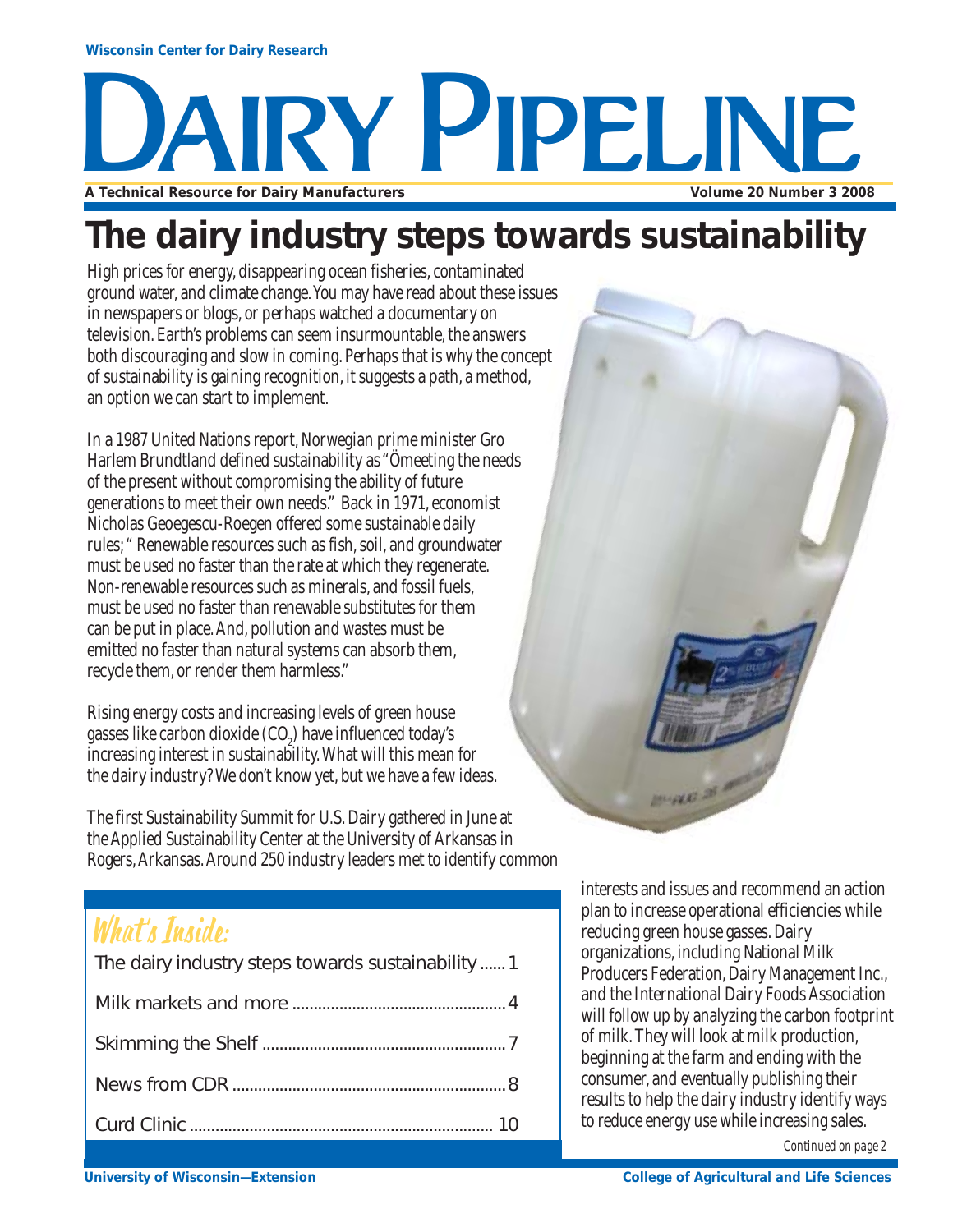### **Vol. 20 No. 3. 2008**

As stewards of the land, dairy farmers have always paid attention to soil conservation, water use and manure management. In the future managing green house gasses, like the methane produced by ruminant animals, will be added to the list. Some farmers are already using anaerobic digesters, which not only take care of waste but also provide power.

Australian dairy leaders, struggling with the worst drought in Australian history, embraced the sustainability concept several years ago. With an environment manager in every plant, they have reduced both water and energy usage while analyzing the carbon footprint of raw milk processing.

Here in the U.S., the packaging story of the year involves a square milk jug. Developed by Superior Dairy of Canton, Ohio back in 1998, using this jug eliminates the need for those ubiquitous plastic milk crates. That in turn saves water, labor and transportation costs since fewer trips are needed to deliver the stacked, shrink-wrapped pallet of jugs. Sam's Club has adopted the new style, passing the savings of 10 to 20 cents on to the customers.

As we all continue to drive less, dial down our thermostats, evaluate our own water use, and reuse and recycle our household goods watch for more innovation on the sustainability front in food production, packaging and transport.

#### **Resources**

http://www.packworld.com/casestudy-14588 http://www.nmpf.org/node/389 http://www.packagingdigest.com



### *Continued from page 1* **Welcome Milani to UW Food Science**

Dr. Franco Milani has joined the Department of Food Science-Extension as an Assistant Professor, replacing Bill Wendorff. If you sign on for a short course, like the upcoming Cheese Technology course, you will get a chance to meet him. For now, this introduction will have to do.

Dr. Milani brings over twenty years of experience in dairy processing, including the last thirteen years as a research and development scientist. He has worked on product development, experimental design and statistical analysis, as well as nutritional labeling and regulatory standards of dairy foods. A new pursuit for Dr. Milani is the issue of sustainability, specifically in dairy processing. Here are some of his thoughts.

### *What does the dairy industry need to focus on to be more sustainable?*

Agricultural practices that put more gaseous nitrogen oxide into the air will certainly be getting more attention. That's because adding chemical fertilizers to crops is not very efficient. Also, the process of nitrogen fixation is inefficient and some of the nitrogen turns to nitrogen oxide gas, a very potent green house gas.

And then we have a huge issue with methane. Ruminants, which include dairy cows and cattle, produce methane as a byproduct of digestion. Feeder cows raised for meat put out more methane, because of the sugars in the feed. Some European researchers are looking at feeding studies to reduce methane emissions in cattle, but my view is we'll find it is easier to reduce some industrial sources of green house gasses than the methane produced by cows.

Manure management is the second half of the methane issue, since settling pools produce a lot of methane, which goes out in the air. Landfills have the same issue and now some of them are capturing the methane. Dairy farmers are starting to harness methane and other green house gases using digesters. These sealed tanks use bacteria to break down the waste and produce bio-gas. When the captured gas is burned it can produce electricity and heat.

### *What is left after digesting ?*

First, the methane may be used to produce electricity and heat, then the liquid portion, which contains minerals and dissolved nutrients can be used for fertilizer. And finally, the solids, which are undigested cellulose from grasses, are used for bedding.

### *Tell me about sustainability at the cheese plant.*

The big issue here is energy use. This comes down to engineering projects and paybacks. Most businesses want a payback within 4 years, but right now alternative energy has a payback of 7 to 11 years. Current systems have infrastructure in place; newer systems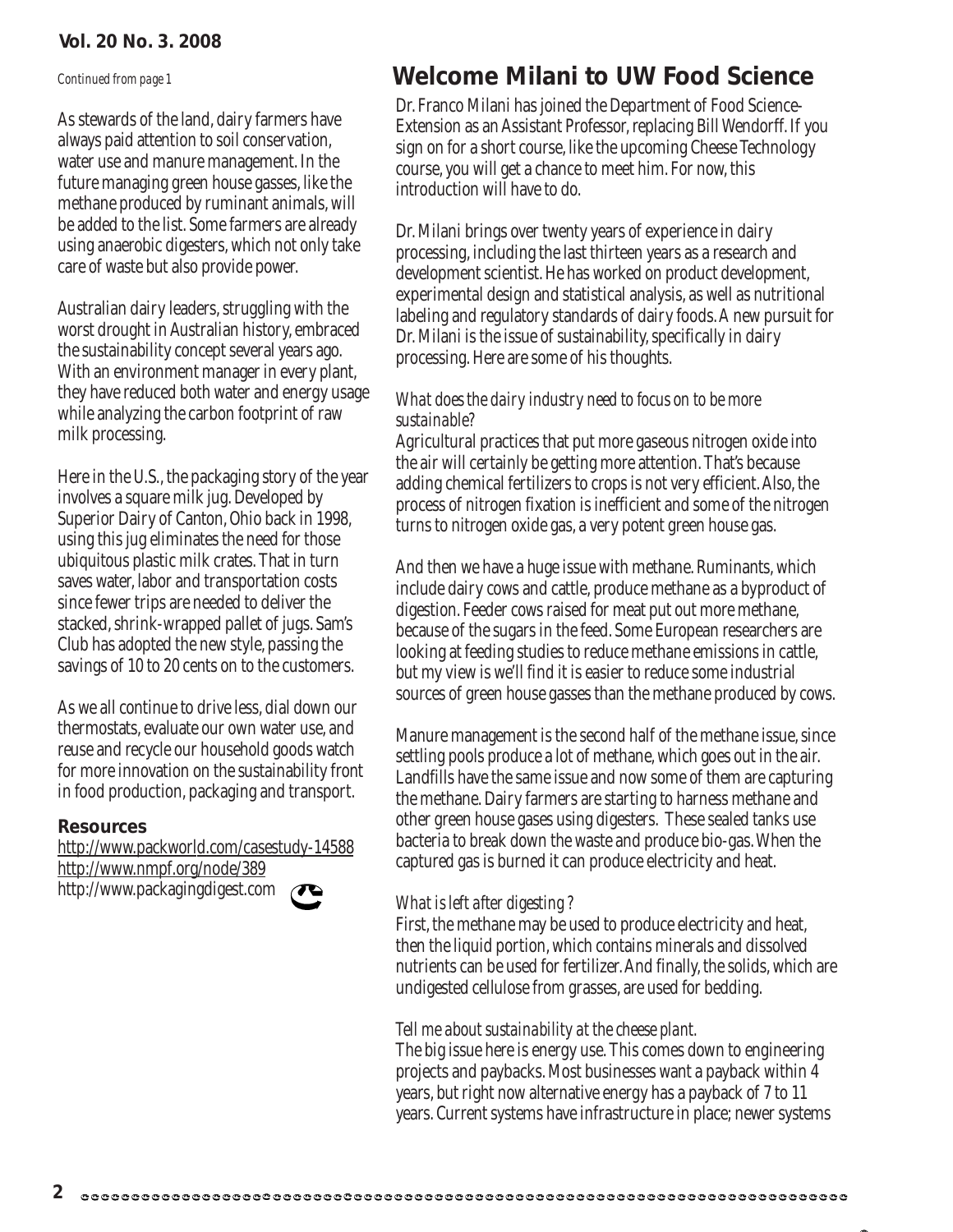would need new infrastructure. Right now, what is out there is relatively new and will need to monitored and tweaked as you go along, so there is a high level of risk with these technologies.

Currently, it appears to be cheaper to do nothing in the short term. In the future the inefficiencies might be worked out and then the decision will be easier. Other manufacturers, outside of the food industry, and with a higher profit margin may need to go first because they can afford it easier than the food industry. There are always a few folks out there who are early adaptors to new technology. A good example of a sustainable company is the New Belgium Brewery in Fort Collins, Colorado. They have a zero sum footprint at their business, using both wind power and biodigesters. It all came with a price, but it does add value to their product. For more info, look them up at http:// www.newbelgium.com

#### *How does food fit into the big picture?*

Twenty five percent of green house gasses are the result of human activity producing, refrigerating, storing and moving food. Think about it, information is moved electronically, but food and building materials are heavy and still need to be moved.

The solutions are going to vary, because one size doesn't fit all. In manufacturing there are always more efficiencies you can find, and the difference today is that an evaluation of efficiency will

also include analyzing the supply chain. An example is moving milk around. In Wisconsin we have incredible depth and knowledge of cheesemaking. Sometimes local manufacturers can't always keep up with the demand for milk and will bring milk from out of state. To be efficient, we need to find ways to get more supply here.

#### *What can Wisconsin food producers and processors do now?*

Look at the low hanging fruit; for example, work with local officials to see how you can lower wastewaster and sewer costs. If you are updating equipment, like coolers, consider adding more insulation to cooler walls. By adjusting the equation for capital costs up front you may save on energy costs in the long run.

You can be part of the sustainability movement by sharing your efforts. Is there something you changed in your plant that brought a big pay back in energy costs? Is there something that you thought would work but it failed? Failures are just as important as successes because what you learn is valuable. Dr. Milani would like to hear from you, at milani@wisc.edu or (608) 890-2640.





Dr. Franco Milani has joined the Department of Food Science-Extension as an Assistant Professor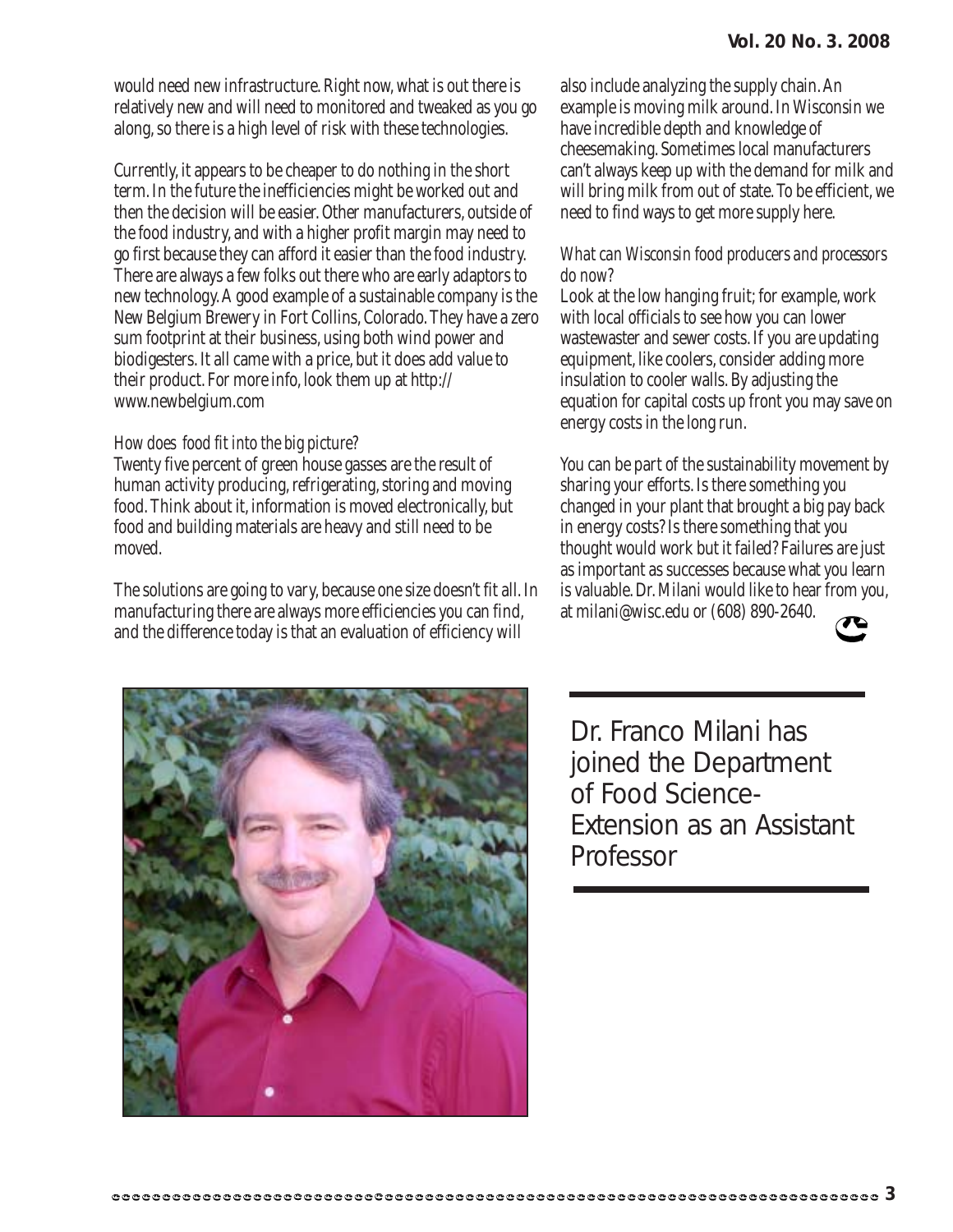### Milk Markets and More

*by Brian W. Gould, Associate Professor, Agricultural and Applied Economics University of Wisconsin—Madison*

### **Have We Entered a New Paradigm for Dairy Exports?**

Anyone familiar with the U.S. dairy industry should be aware of the increasing importance of international markets for our manufactured dairy products. Let's look at the numbers. We can estimate the average value of U.S. net dairy exports (i.e. export value – import value) using the 2-digit Harmonized Schedule (HS) trade code for "Dairy Products." For the 1999-2005 period, the average value was negative, implying that the value of dairy imports exceeded exports.<sup>1</sup> This deficit averaged –\$383.8 million annually. However, beginning in 2006, we have witnessed a dramatic turnaround with the dairy trade deficit. In 2006 the deficit was –\$130.8 million and it then turned positive in 2007, with a net export value of \$768.3 million. For the first 6 months of 2008, we estimate the U.S. net exports of dairy products at \$972.8 million.

A number of reasons for the dramatic turn-around in exports have been cited. First, the dramatic weakening of the U.S. dollar makes our exports relatively inexpensive. In addition, lingering drought reduced the supply of manufactured products available for export from Oceania. Finally, dairy export subsidies in the European Union were eliminated while international dairy product prices increased more than domestic prices.

Figure 1 represents the growth in U.S. dairy exports between 1999 and 2008. In terms of total volume, non-fat dry milk (NFDM) and dry whey products far exceed the amount of cheese and butter exports, illustrating the very strong export market these two products have had in recent history. To place it in perspective, we divide quarterly production of dry whey by the quantity exported during that quarter. For 1999-2004, dry whey quarterly exports were approximately 16% of production and for NFDM, 9% of production. Since 2004, these percentages have increased to 31.0% and 23.5%, respectively.

<sup>1</sup> The 2-digit Dairy Products HS code is 04. The use of this code in the determination of the net value of exports excludes dairy products included in the "food preps" category, some dairy protein products, lactose and significant casein imports.



#### **Figure 1.**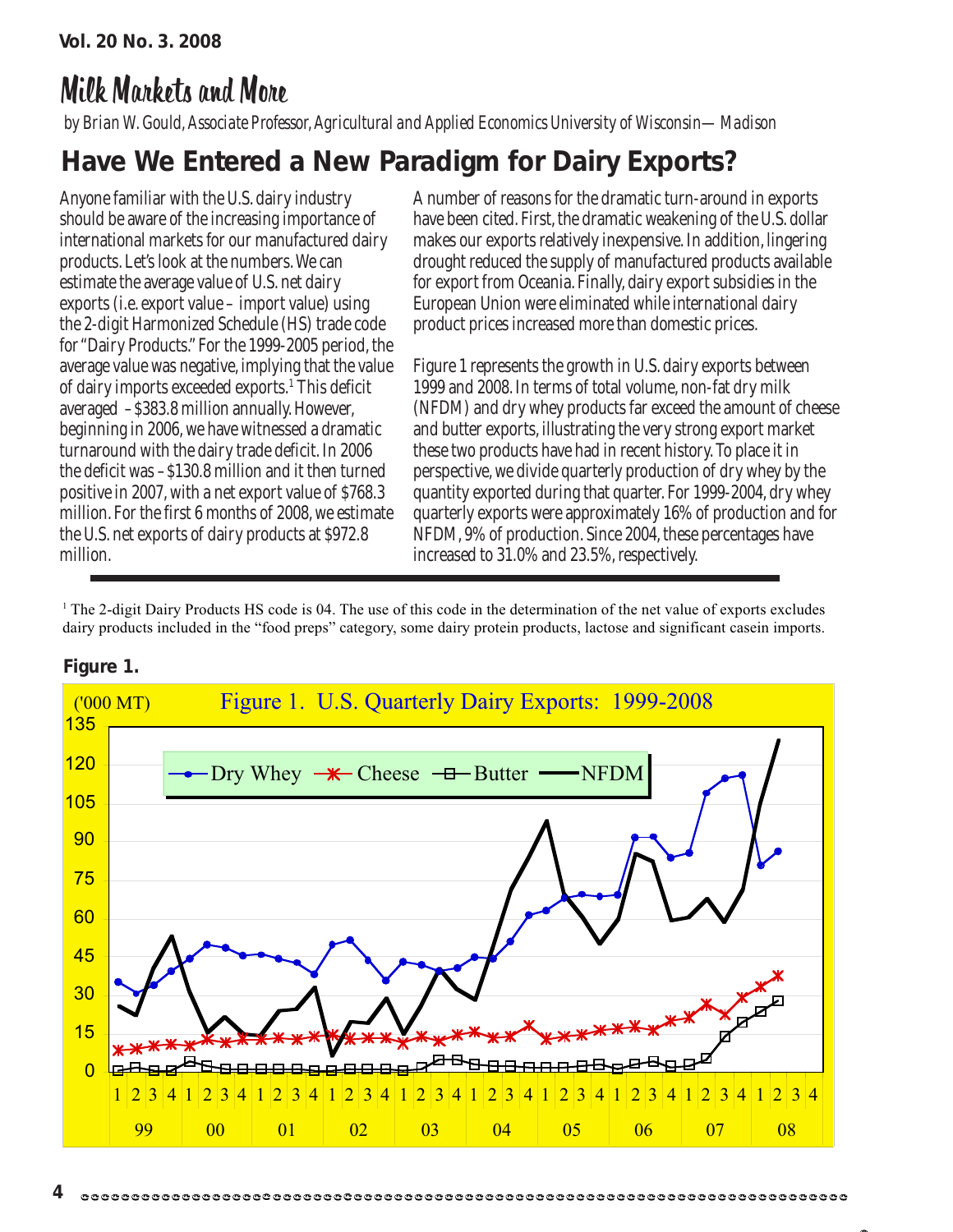



Historically, (i.e., 1993-1995), we have seen periods where significant quantities of butter were exported, although since 1999 the U.S. has exported very little butter However, beginning in 2007, butter exports have increased dramatically. Relative to quarterly production, quarterly butter exports have increased from 0.8% of in the first quarter of 2007 to 7.0% during the 2nd quarter of 2008.

Following the pattern of butter, quarterly cheese exports have increased by more than 250% since the middle of 2006. Even with these higher levels, exports still represent less than 1.5% of quarterly cheese production.

As noted above, one possible reason for increasing dairy exports may be the increase in foreign, relative to domestic, dairy product prices. Figure 2 shows the ratio of average quarterly foreign to domestic dairy product prices.<sup>2</sup> Starting in 2006, the relative prices of U.S. cheddar and butter decreased significantly. During the 3rd quarter of 2006, the butter and cheddar cheese

2 Quarterly average foreign product prices are calculated as the average of the associated biweekly foreign prices, FOB port as reported by USDA's Agricultural Marketing Service, Dairy Division. For Butter and Dry Whey, Northern European prices are used. Oceania prices are used to obtain average Cheddar Cheese and Skim Milk Powder prices. The following domestic prices are used: butter - monthly CME Spot, dry whey – Wholesale Western whey powder, cheddar cheese – Wholesale Western 40 lb. block, NFDM – Western low/medium heat NFDM.

Do our higher dairy exports represent a permanent shift in the international demand for U.S. dairy products?

ratios were at 0.65 and 0.79 indicating relatively high U.S. product prices (i.e. ratio less than 1.0). During the 4<sup>th</sup> quarter of 2007, the butter price ratio reached its peak at 1.81. During 2008 this ratio has averaged 1.42 indicating that world butter prices have been more than 40% greater. The ratio for cheddar cheese reached its peak during the  $1<sup>st</sup>$  quarter of 2008 with a value of 1.09. During 2007 this ratio averaged 0.89 while in 2008 this value averaged 1.05, indicating a relative decrease in domestic cheese prices.

*continued on page 6*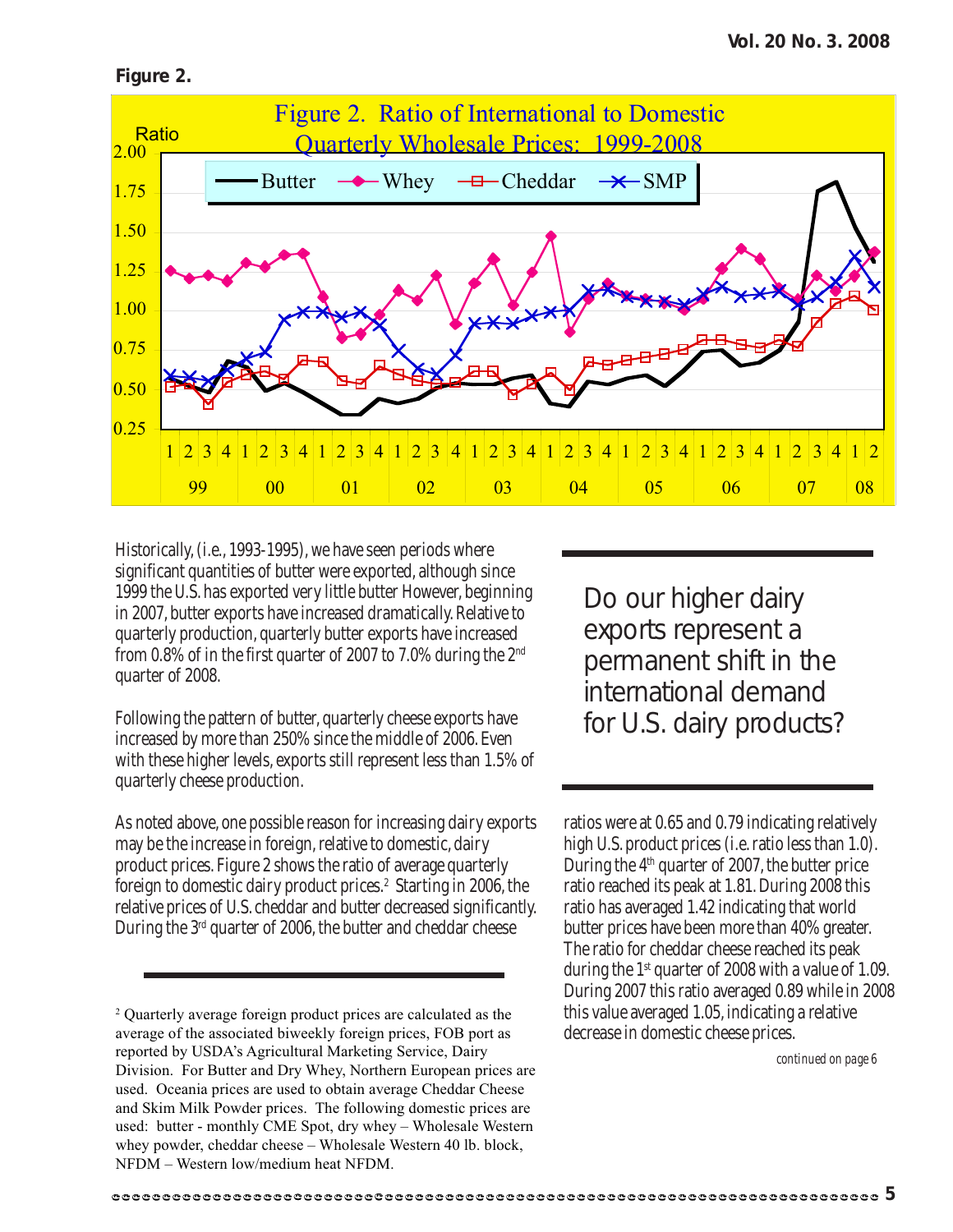### **Vol. 20 No. 3. 2008**

*Continued from page 5*

In terms of relative prices for dry whey, Figure 2 shows that this product has been relatively inexpensive when compared to foreign sources. You can see this by looking at the frequency that the quarterly price ratios exceeded 1.0 during the 1999-2008 period. This trend contrasts with the pattern observed for NFDM prices — only since 2004 have domestic prices been significantly less than international SMP price levels.3

Do our higher dairy exports represent a permanent shift in the international demand for U.S. dairy products? There is no doubt that we have developed trading relationships and the necessary logistical infrastructure to facilitate this trade. We don't know how sensitive these trading patterns are to relative domestic dairy product prices, the value of the U.S. dollar and the pace of economic development in our customer nations. However, I do think the future looks bright for continued growth in the demand for our high quality, increasingly diverse dairy products.

 ...the future looks bright for continued growth in the demand for our high quality, increasingly diverse dairy products.

### **For More Information:**

If you would like to access USDA's Foreign Agricultural Service's *U.S. Trade Internet System* point your browser to the following URL: **http://www.fas.usda.gov/ustrade/**.

For access to predefined U.S. dairy export and import data refer to the trade section of the University of Wisconsin *Understanding Dairy Markets* website: **http:// future.aae.wisc.edu/fatus** .

For more information concerning the efforts of the U.S. dairy industry to increase its international presence, access the U.S. Dairy Export Council's website: **http:// www.usdec.org/home.cfm** .

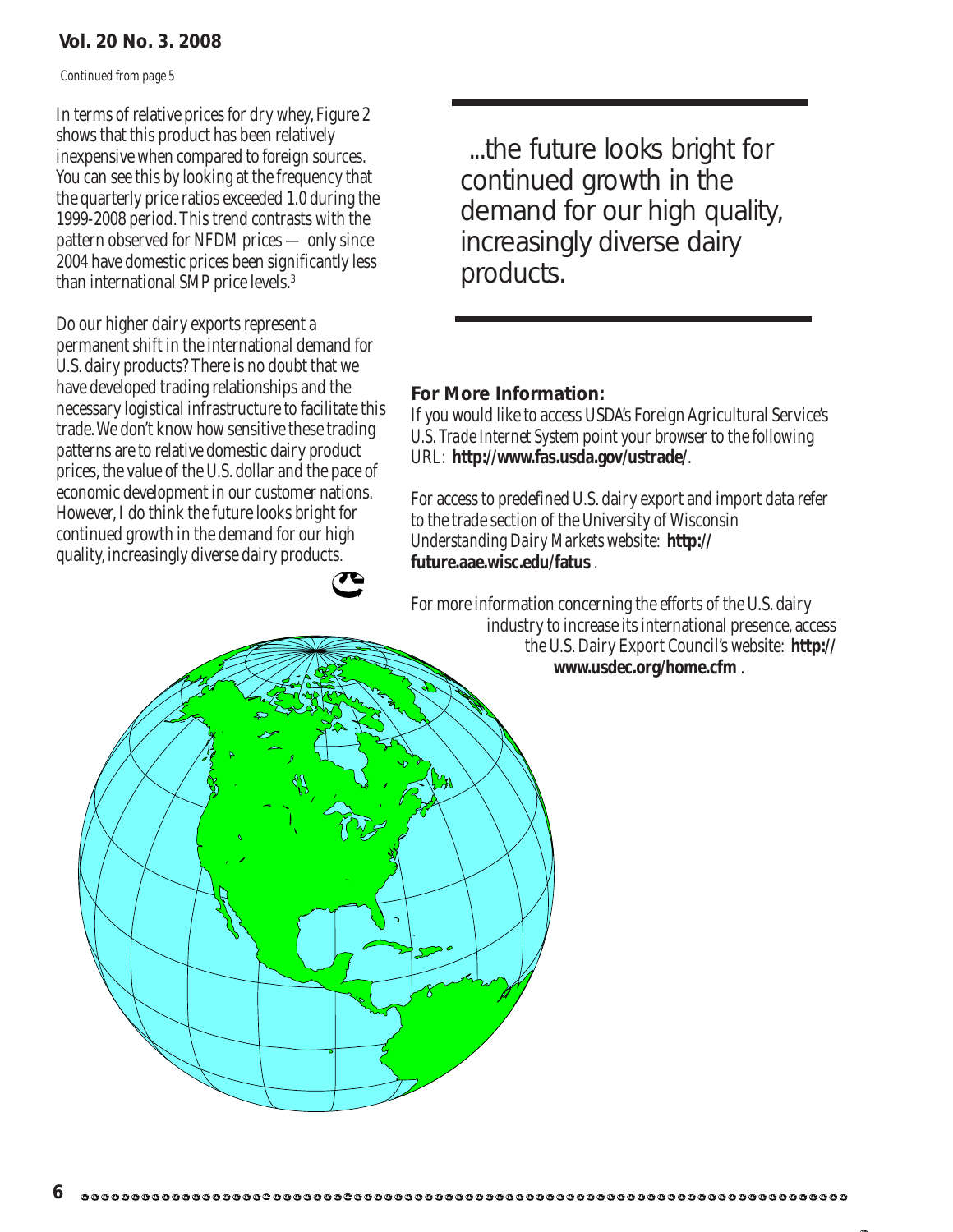### Skimming the Shelf—



Many of us are redoing our budgets and looking for places to cut costs as price of almost everything seems to be rising and the state of the economy continues to generate anxiety and worry. I suspect that means the holiday season will usher in a era of practical gift giving. And I have a few ideas for you.

### **The Cheeses of Wisconsin**

A culinary travel guide by Jeanette Hurd

This is a practical book for anyone who loves to travel around Wisconsin while sampling cheese and other dairy products. Profiles and photos of cheese makers, milk processors, ice cream and yogurt makers fill the pages following an introduction to the artisanal cheese movement. Hurd has organized her book by region, allowing tourists to focus on different areas of the state. She also provides information about cheese factories that are open to visitors along with contact information and the hours they are open.



### **Wisconsin Cheese**

A cookbook and guide to the cheeses of Wisconsin By Martin Hintz and Pam Percy

**ISCONSINY HEESE** 

Don't pick this book up when you are hungry the recipes won't allow you to think of anything but food. Many of them are calling to me, from Milk Chocolate Cheesecake to Fontiago Polenta with Tomato Basil Concassee. Hintz and Percy organized the book by types of cheese, including cheddar, blue, French, Italian and a separate chapter on artisan and farmhouse cheeses. You can read about specialty cheese plants like Bass Lake, Henning's cheese, Hook's cheese, Widmer's cheese and more. Individual cheese chapters include tips for working with that cheese, for example they suggest slow cooking when making a blue cheese sauce to avoid graininess. I can't imagine any cheese loving cook who wouldn't be pleased with this book. Put it in a gift basket with one of the featured cheeses and you might be rewarded with a reciprocal gift of food from the cook!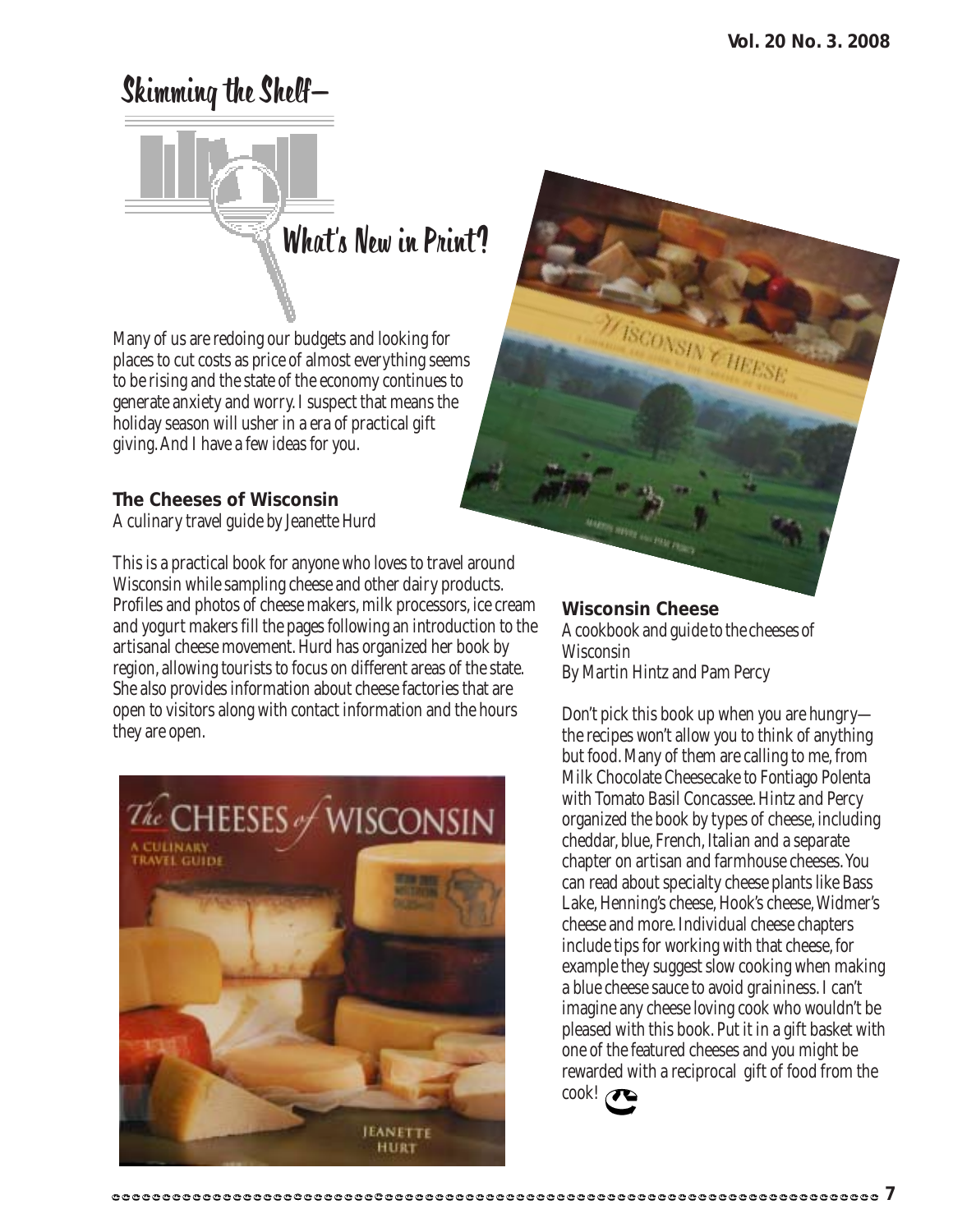## News from CDR

### **Dried Dairy Ingredients handbook available**

If you want to know more about converting milk and whey into dried dairy ingredients then this is the resource for you. Written by Karen Smith, PH.D., dairy process technologist at CDR, the handbook describes commonly used dairy terms and discusses manufacturing and processing technology. The 60- page document includes graphs and tables comparing product composition as well as flow charts outlining the process of drying milk. To view or download a copy, visit the CDR website at www.cdr.wisc.edu. For more information, or to request a spiral bound hardcopy, contact Karen Smith at smith@cdr.wisc.edu.

### **University of Idaho dairy workshops**

If you plan to attend the cheese or whey workshops offered by University of Idaho then it is likely you'll be meeting up with someone from CDR. Mark Johnson and Dean Sommer will be handling the cheese workshop and Karen Smith leads the whey processing workshop.



### **Dried Dairy Ingredients**

*Types of milk, whey and permeate Dried dairy ingredients Dairy ingredients from milk Dairy ingredients from whey*



### **American Cheese Society celebrates 25th**

ACS gathered in Chicago from July 23 to 26<sup>th</sup>, celebrating 25 years of growth. This years contest drew over 1100 entries from 30 states and 3 Canadian provinces. Wisconsin had a good showing—over 90 total awards— led by Sid Cook of Carr Valley who captured two of the three best of show awards.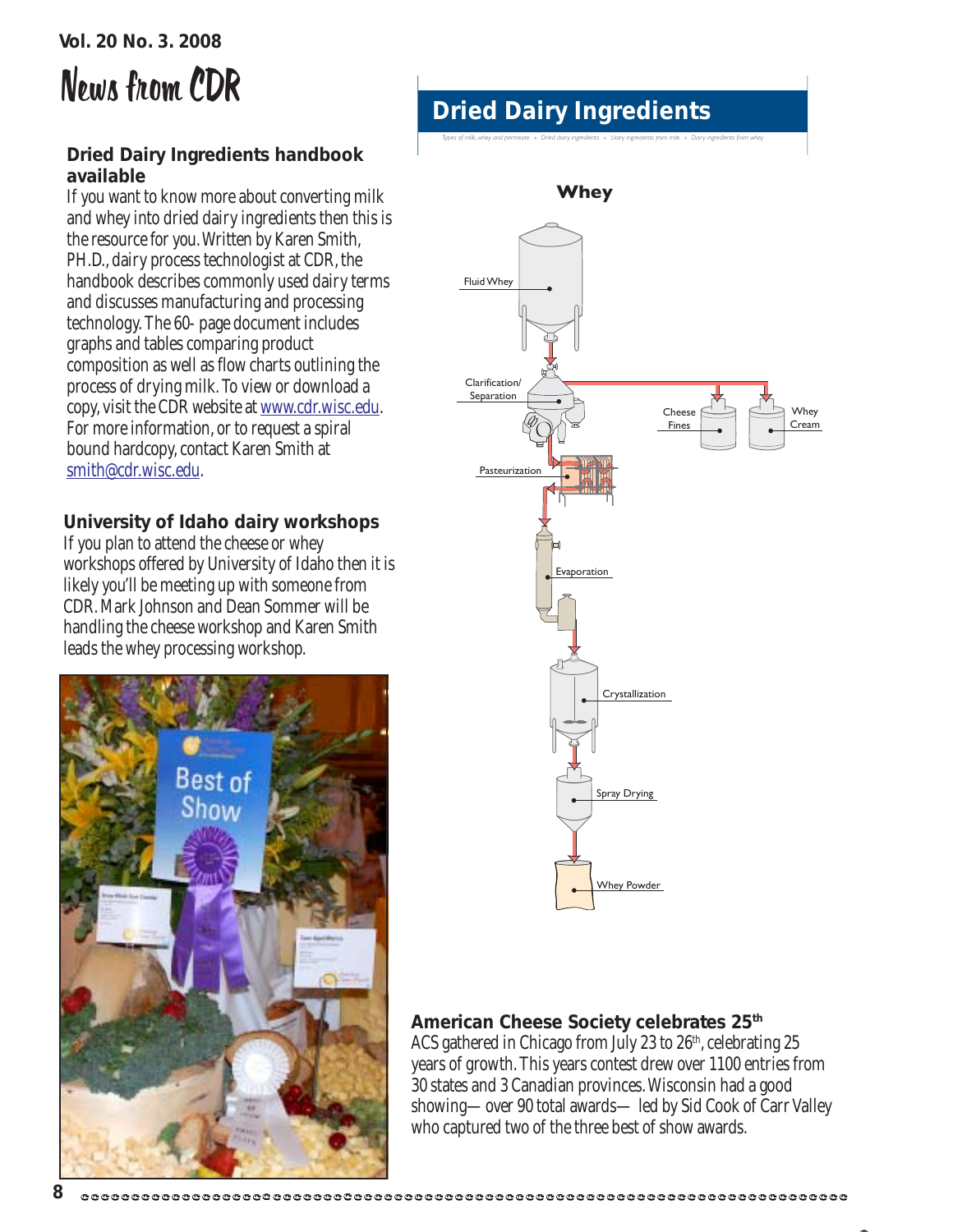#### **Meet the experts at ACS**

As the American Cheese Society has grown and matured education and training take on more prominence at annual conferences. Here is Alyce Birchenough of Sweet Home Farm talking cheese with Mark Johnson at a "Meet the Experts" session.



#### **Hispanic cheese reference guide**

Even people who have tried the cheeses in Mexico and South America can still be confused by difference between queso blanco and queso fresco. Dairy Management Inc. has come to the rescue with reference guide that describes the flavor, composition, and production of dozens of cheeses from Puerto Rico to Chile. If you would like a copy of this 53 page booklet contact Dean Sommer, at dsommer@cdr.wisc.edu or (608) 265-6469.



**Hispanic Cheese** Reference Guide

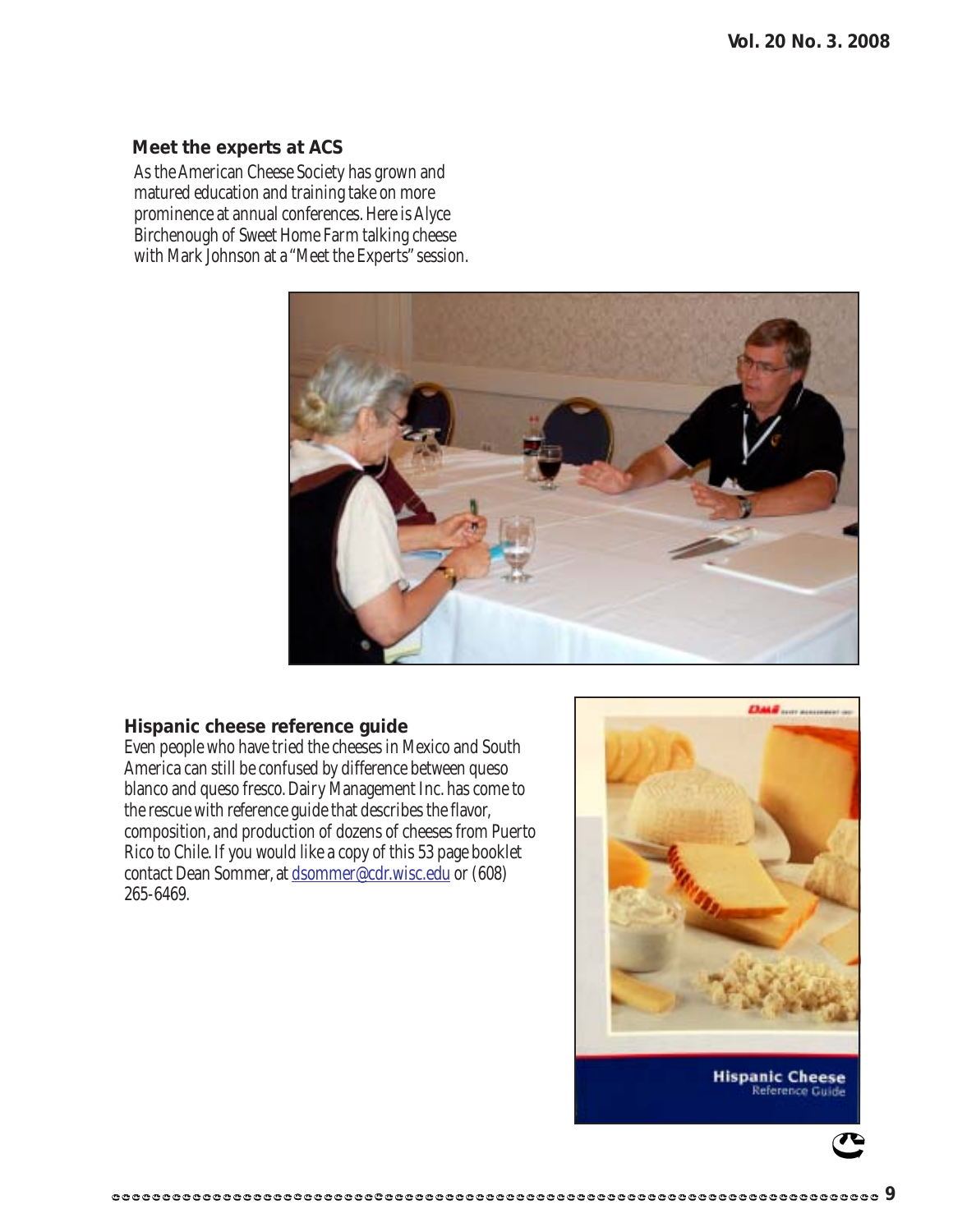# Curd Clinic

*Curd clinic doc for this issue is John Jaeggi, CDR*

**Q.** I recently purchased a piece of French port **A.** salut cheese that is tasty but not all that remarkable. I suspect it is an industrial recipe and am especially curious about the rind, which is bright orange, I presume to look like a *B. linens* rind, though there is no *B. linens* flavor. The ingredients list gives a clue, listing annatto extract, despite the p, te itself being quite pale. The rind peels off like a thin, stretchy film and doesn't appear to be part of the cheese. What exactly is this stuff?



This is a polymeric petroleum based product, in its container it looks a bit like white glue.

A. It sounds like you are describing a cheese coated with Poly Coat, also called food plast or plastic coat. This is a polymeric petroleum based product, in its container it looks a bit like white glue. You can apply it to cheese by brushing, rubbing or spraying and once it dries it is clear unless, like the cheese you sampled, a colorant is added. The dried coating is not harmful, but you shouldn't eat it.

### **Why use a food plast?**

Cheesemakers apply plastic coat to cheese to slow down the growth of mold or other organisms on the surface of the cheese. In addition, these types of coatings are applied to cheeses like gouda to protect the cheese surface while allowing moisture reduction in the cheese. The plastic coat also allows a nice, smooth surface. This is important since the cheesemaker often applies a coat of wax when the cheese hits the target moisture level to stop moisture loss while the cheese continues aging.

When using a plastic coat, make sure that the surface of the cheese is dry, clean and free of cracks. The ripening room and shelves should also be clean and free of mold. When you are ready to use plastic coat consider adding an antimycotic to it, which helps prevent mold contamination on the cheese surface.

One side of the cheese is coated and allowed to dry before the cheese is turned to coat the second side. If you don't let it dry completely you can get ridges or imperfections and this uneven surface affects waxing the cheese since it allows mold to penetrate and grow under the wax surface. Then you are facing quality issues, including separation of the wax from the plastic coating. In the case of gouda, two to three applications are recommended, depending on the how long you plan to store the cheese. As for your example of port salut, the plastic coat can be diluted with water to leave the very thin, stretchy film you described. It is important to monitor your humidity because your cheese will crack if it dries too quickly, again allowing mold to penetrate your cheese.

### **Inspect and turn the cheese**

Plastic coating is not something you can just apply to the cheese and then ignore. You still have to periodically inspect and turn the cheese wheels to prevent mold growth. Occasionally you will need to re-wash the surface of your cheese with salt water and then reapply plastic coat. Never apply plastic coat over a moldy, dirty surface. And, of course, follow Good Manufacturing Practices (GMP's) in your ripening room.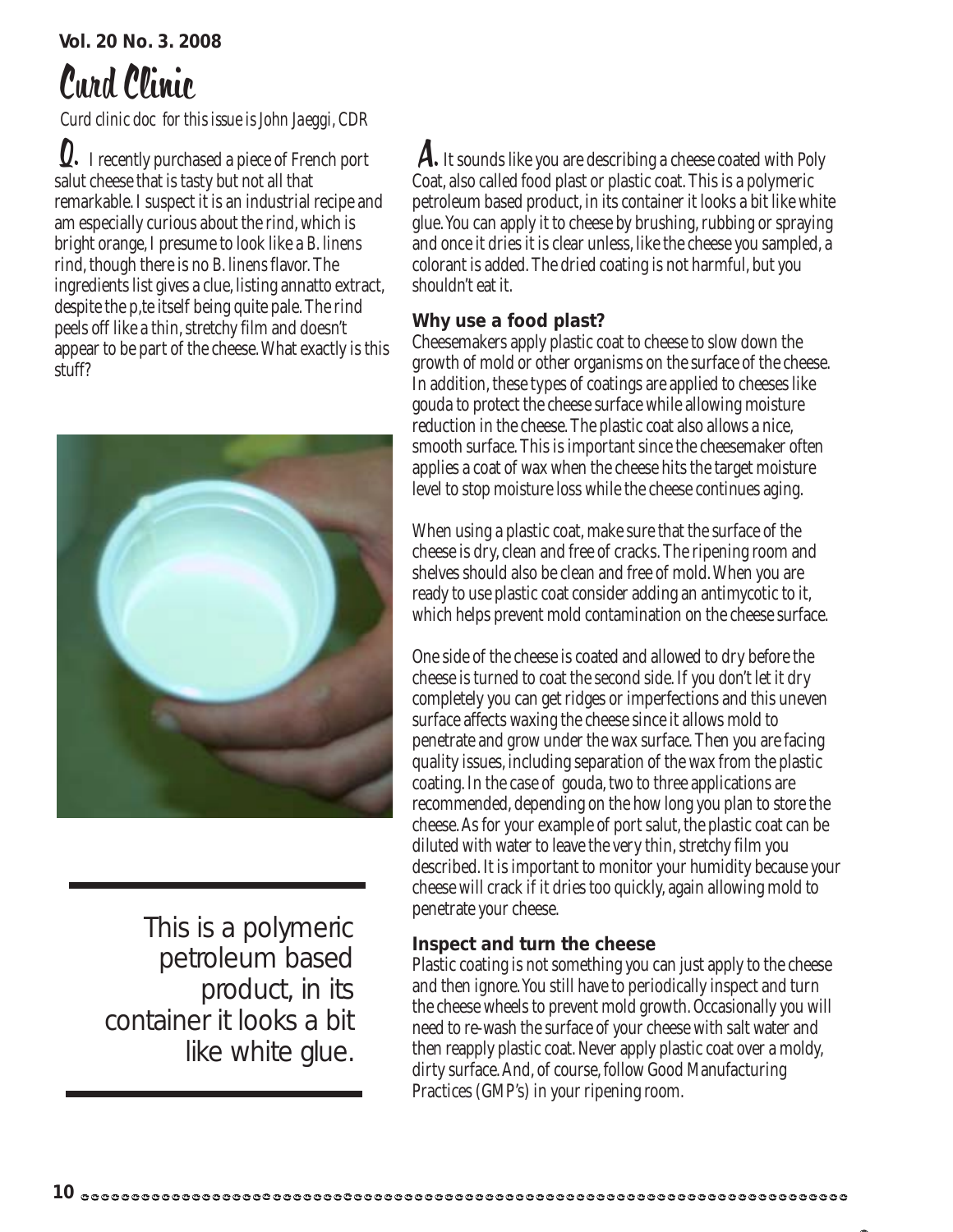Another advantage of plasticoat is that it allows you to easily affix labels to cheese.



*Steve Stettler of Decatur Dairy moving a wheel of Swiss at the World Championship Cheese Contest in 2006, Madison, WI.*

Another advantage of plasticoat is that it allows you to easily affix labels to cheese. The labels on these Swiss wheels are made of a very thin paper which is applied after the first layer of plasticoat has dried. Then another layer is applied over the label, making sure it is spread evenly and not tearing the paper, When it dries you have a transparent coating that protects the label.





Please help us keep our mailing list current! Simply phone, fax or e-mail the information requested below to:

> *The Dairy Pipeline* Center for Dairy Research 1605 Linden Dr. Madison, WI 53706 phone: 608/262-8015 fax: 608/262-1578

You can also choose to forgo a mailed copy and get on our e-mail subscription list which will remind you to read the Pipeline on the web. Sign up for this option on our website: www.cdr.wisc.edu

| Country<br>(and mailing code) |
|-------------------------------|

 $\Box$ CHANGE  $\Box$ ADD  $\Box$ REMOVE